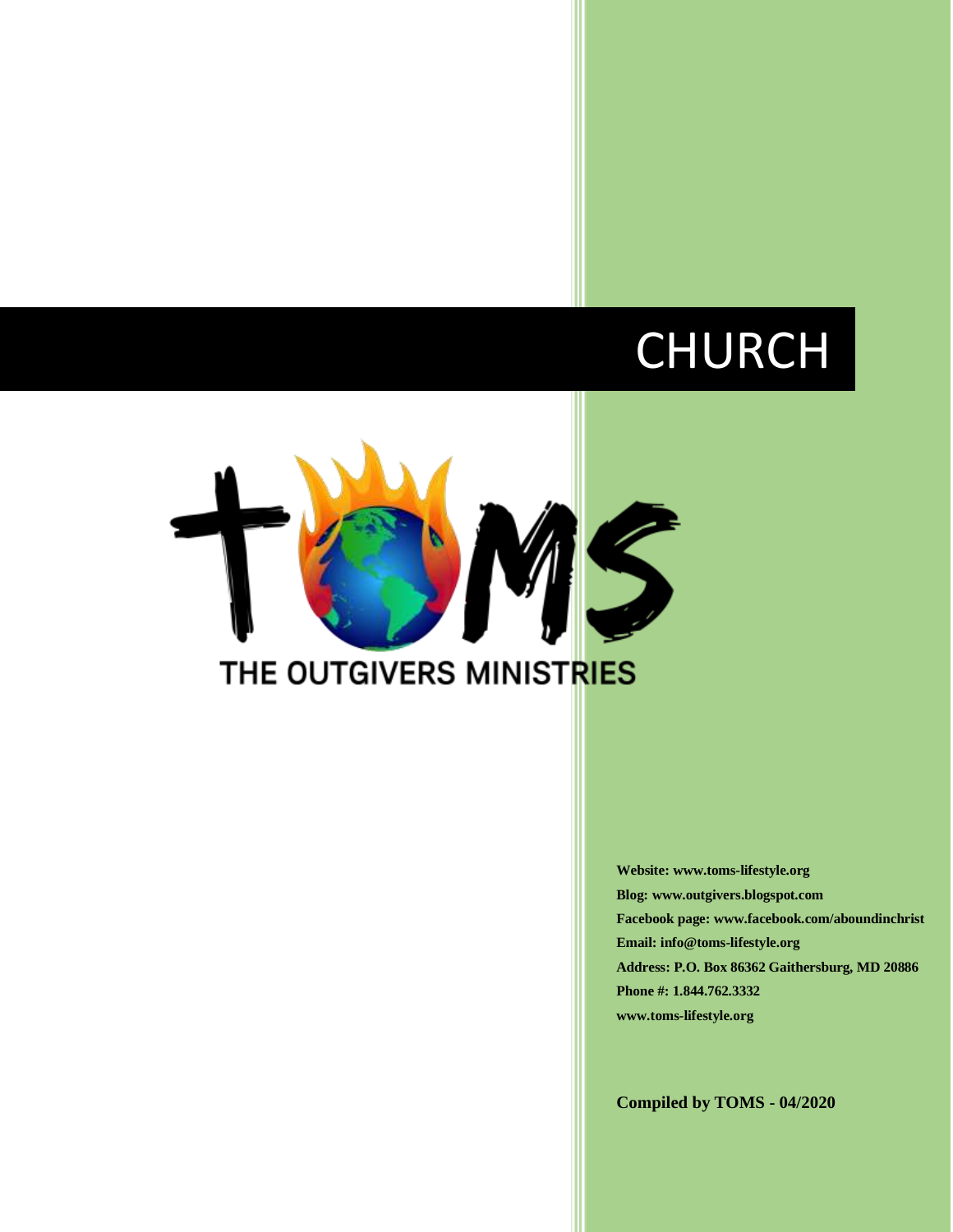#### **CHURCH**

The goal of this write up is to briefly shed light on the word "church".

# **Who/What is Church?**

Most people understand that the word "church" refers to a building. From a biblical stance, church is not a building. Church (ekklesia in Greek) refers to an "assembly". In this case, we are referring to the assembly of the whole body of believers.

The church is an assembly of the called-out ones to God. When Christian believers gather or assemble, that is referred to as the church. Therefore, not every gathering or assembly of people is a church.

Jesus first mentioned the word church (ekklesia) in the following scripture.

## - **Matthew 16:18 (NIV)**

**<sup>18</sup>** And I tell you that you are Peter, and on this rock I will build my **church**, and the gates of Hades will not overcome it.

The writer in Hebrews admonishes us to not neglect our meeting together (assembling).

- **Hebrews 10:24-25 (NLT)**

**<sup>25</sup>**Let us think of ways to motivate one another to acts of love and good works. And let us not neglect our **meeting together**, as some people do, but encourage one another, especially now that the day of his return is drawing near.

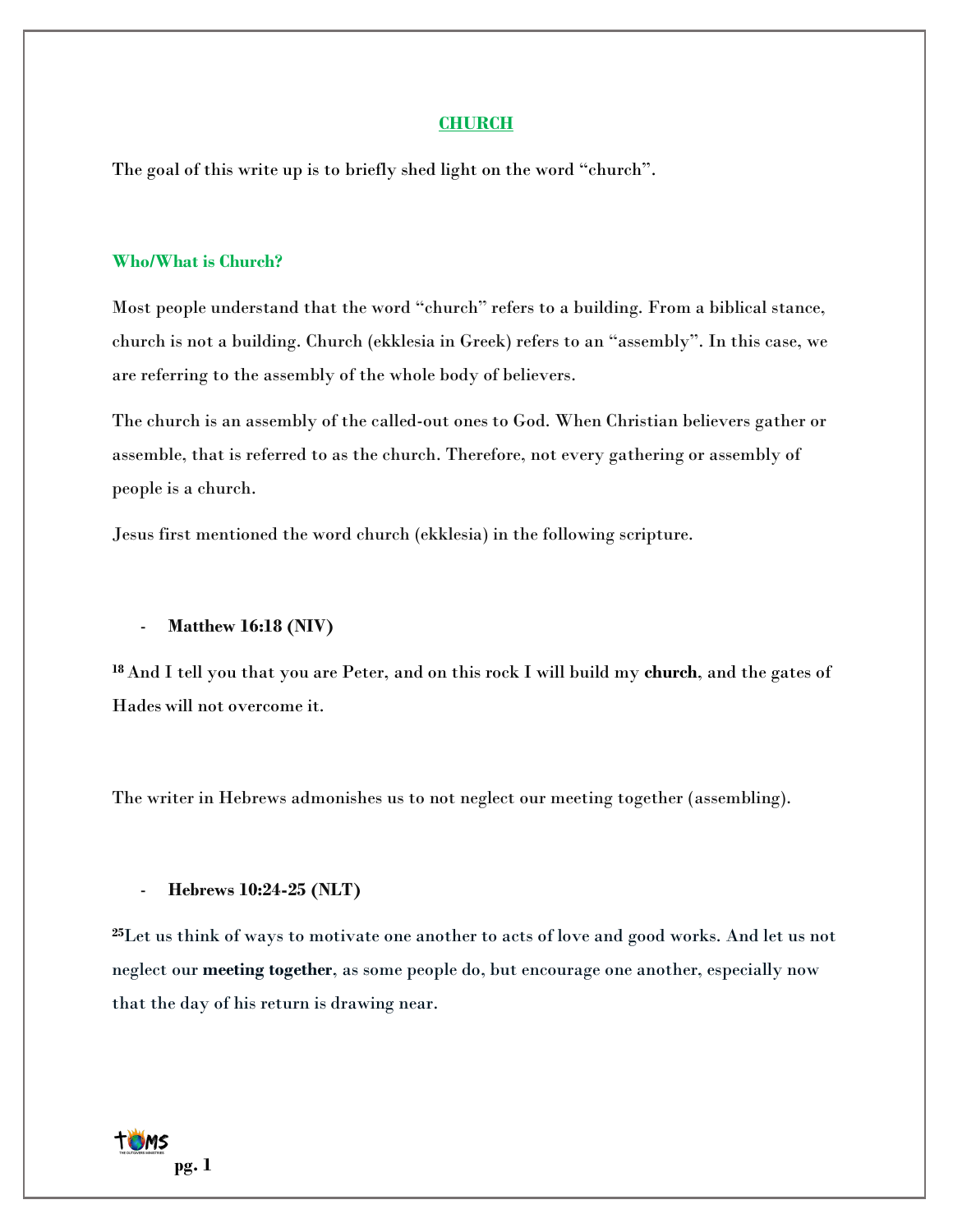#### - **Hebrews 10:24-25 (NKJV)**

**<sup>25</sup>**And let us consider one another in order to stir up love and good works, not forsaking the **assembling of ourselves together**, as *is* the manner of some, but exhorting *one another,* and so much the more as you see the Day approaching.

# **What Jesus did for the Church.**

- **Acts 20:28 (NIV)**

**<sup>28</sup>**Keep watch over yourselves and all the flock of which the Holy Spirit has made you overseers. **Be shepherds of the church of God, which he bought with his own blood.**

After reading the above scripture, the question we all need to ask ourselves is this "Did Jesus Christ's blood buy buildings or people?

#### **Church is living and active.**

The comparison provided in Ephesian 5:24-30 between the marriage institution and church serves as a great example that church is indeed not a building, rather an assembly of believers.

- **Ephesians 5:24-30**

**<sup>24</sup>** Now as **the church** submits to Christ, so also wives should submit to their husbands in everything.

**<sup>25</sup>** Husbands, love your wives, just as Christ loved **the church** and gave himself up for her **<sup>26</sup>** to make her holy, cleansing her by the washing with water through the word,

**<sup>27</sup>** and to present **her** to himself as a radiant **church**, without stain or wrinkle or any other blemish, but holy and blameless.

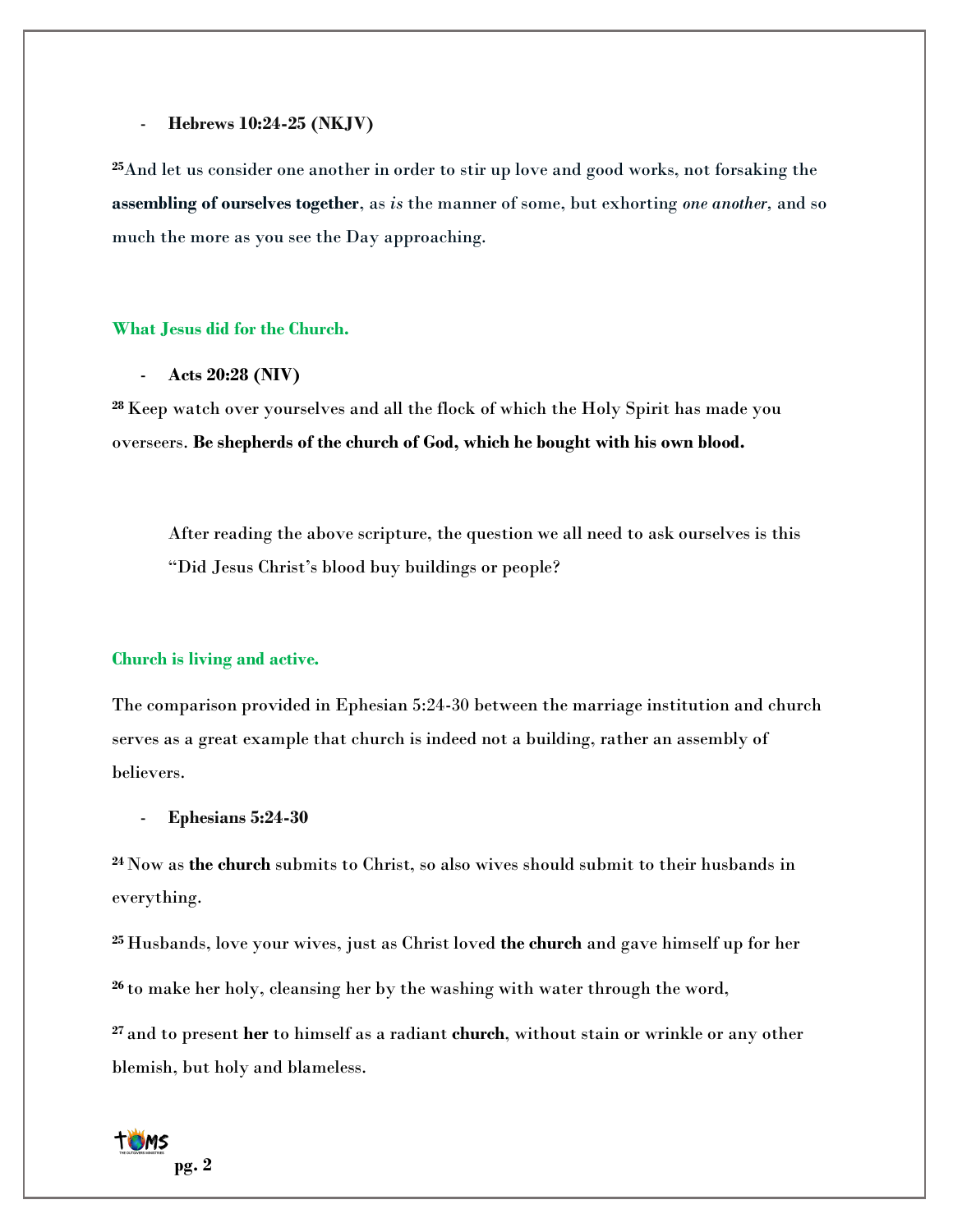**<sup>28</sup>** In this same way, husbands ought to love their wives as their own bodies. He who loves his wife loves himself.

**<sup>29</sup>** After all, no one ever hated their own body, but they feed and care for their body, just as Christ does **the church**

**<sup>30</sup>** for we are members of his body.

Ephesians 5:24-30 is another portion of scripture where we see the word church mentioned frequently. Every time the word "church" (ekklesia) is mentioned in this portion of scripture it is compared to a living entity (marriage).

In verse 24 – the submission of the church to Christ is compared to the submission of a wife to her husband.

In verse 25 – the love and sacrifice of Christ is compared to the kind of love a husband should have for his wife.

In verse 26 and 27 – the process of love and sacrifice Christ showed the church was for the purpose of holiness and cleansing with the word so that the outcome will be "a church without stain or wrinkle or any other blemish, but holy and blameless."

In verse 27, the church is referred to as "her" (throughout scripture, the church is known to be the bride of Christ).

In verse 29 – the care of our bodies, is compared to the care that Christ has for the church.

All these and more, suggest to us that the church is certainly not a building. Rather, an assembly of Christian believers.

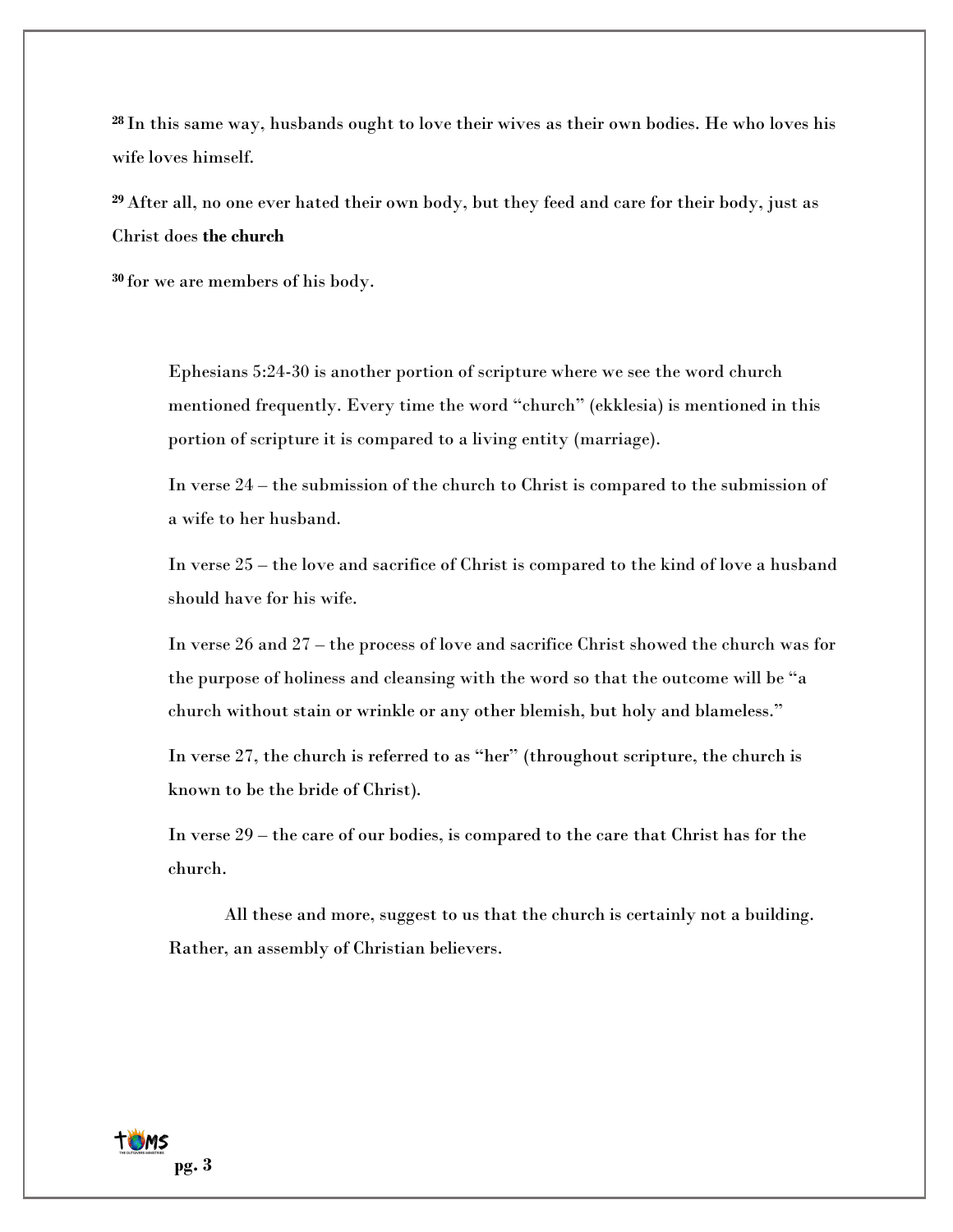#### **Leadership in Church**

- **James 5:14 (NIV)**

**<sup>14</sup>** Is anyone among you sick? Let them call the **elders of the church** to pray over them and anoint them with oil in the name of the Lord.

#### **The Church glorifies God**

- **Ephesians 3:20-21 (The Voice)**

**<sup>20</sup>** Now to the God who can do so many *awe-inspiring things, immeasurable things,* things greater than we ever could ask or imagine through the power at work in us,

**<sup>21</sup>** to Him be **all glory in the church** and in Jesus the Anointed from this generation to the next, forever and ever. Amen.

**Church is characterized by the many actions and emotions demonstrated and illustrated in scriptures**

- **1 Corinthians 11:18, 22 (NIV)**

**<sup>18</sup>** In the first place, I hear that when you come together as a **church**, there are **divisions** among you, and to some extent I believe it.

**<sup>22</sup>** Don't you have homes to eat and drink in? Or do you despise the **church** of God by humiliating those who have nothing?

An inanimate object (a building) cannot divide itself (vs 18) neither can it respond to actions of humiliation (vs 22).

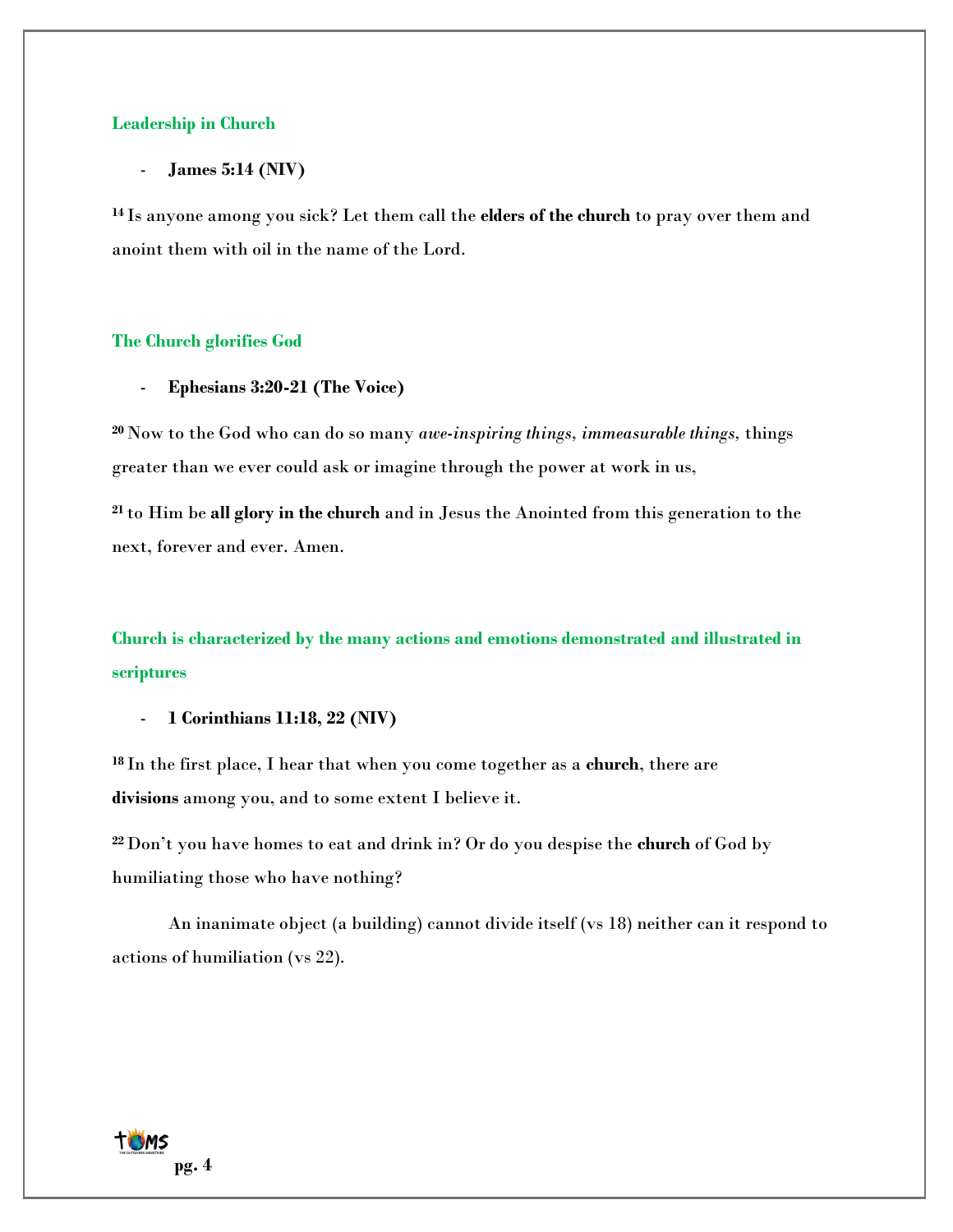# **Jesus is the head of the church and the church is the body**

- **Ephesians 1:22-23 (NIV)**

**<sup>22</sup>** And God placed all things under his feet and appointed him to be **head** over everything for the **church,**

**<sup>23</sup>which is his body**, the fullness of him who fills everything in every way.

The church is referred to as "the body of Jesus". Though body (soma in Greek) is used here symbolically, it still helps us understand that "church" is not inanimate. Church is living. However, the body of Christ is made up of all Christian believers.

#### **Other scriptures about church.**

When Paul sent greetings to the church, he was not sending greetings to the building, rather to the people (the church) in the various locations.

#### - **Romans 16:5 (NIV)**

**<sup>5</sup>** Greet also the church that meets at their house.

Greet my dear friend Epenetus, who was the first convert to Christ in the province of Asia. Paul refers to the church in their house—not a [church building,](https://www.gotquestions.org/church-building.html) but a body of believers.

# - **Galatians 1:1-2 (NIV)**

**<sup>1</sup>**Paul, an apostle—sent not from men nor by a man, but by Jesus Christ and God the Father, who raised him from the dead—

**<sup>2</sup>** and all the brothers and sisters with me,

To the **churches** in Galatia:

# - **Philemon 1:2 (NIV)**

**<sup>2</sup>** also to Apphia our sister and Archippus our fellow soldier—and to **the church** that meets in your **home:**